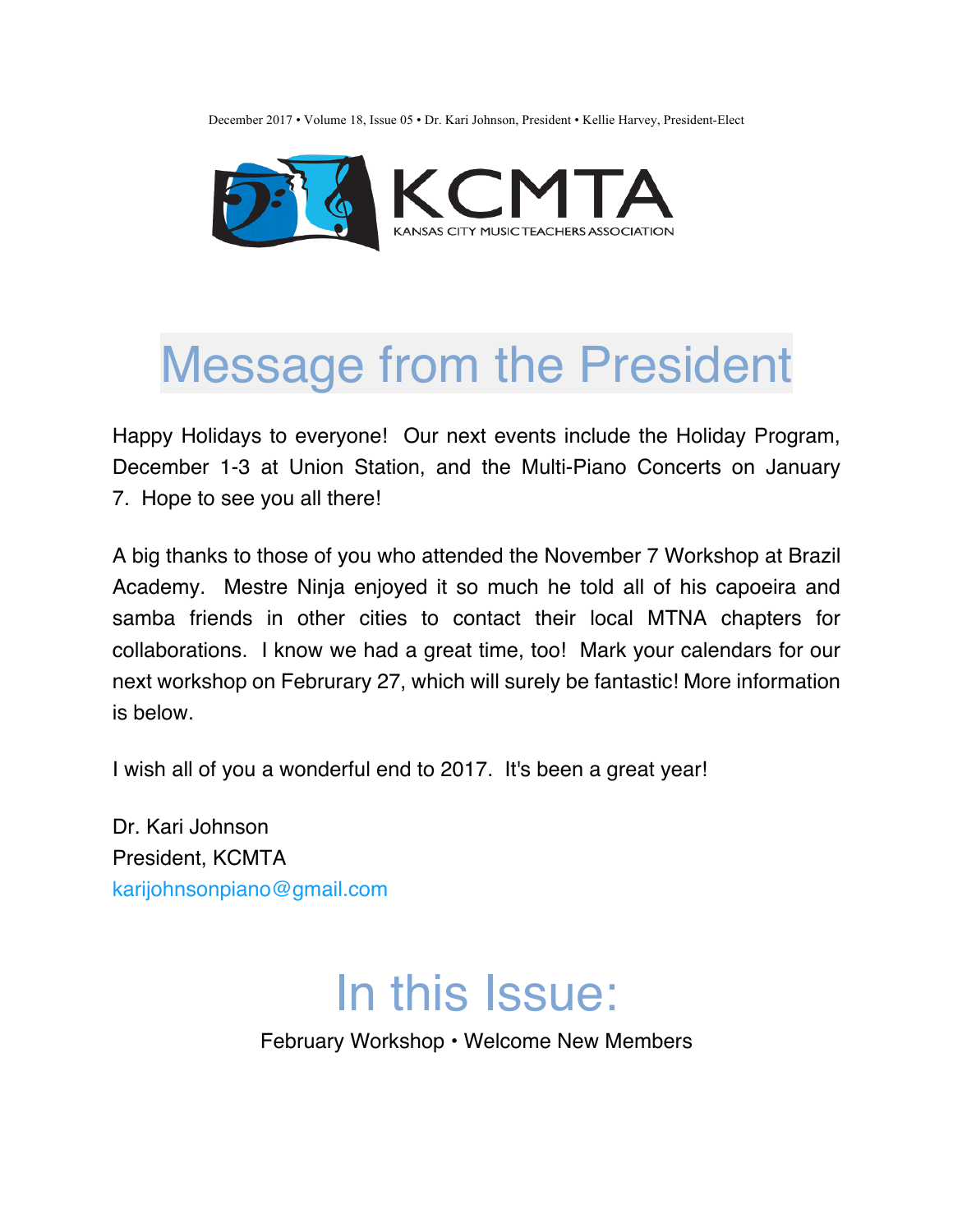## February Workshop

I hope you are able to attend this wonderful workshop with the fabulous Dr. Mia Hynes. She is always great and we will be looking ahead to the next Fall Festival featuring music from the classical era. Hope to see you there!

*Dr. Janet Fetterman, VPWorkshops*

#### **February 27 Schedule:**

10:00 a.m.-- Schmitt Music (workshop will follow a short business meeting)

"*Too Many Notes, Herr Mozart!*" Approaching articulation, ornatmentation, and rhetoric in the music of the 18th century for young pianists. -- Dr. Mia Hynes

# Welcome New and Reinstating Members

Amy Eisenhutt, Liberty, MO 64068 amy2802@att.net (816) 883-8507 Piano , Accompanying

Daniel Johnson drj27220@ucmo.edu 314-570-0822

Debbie Poindexter Raymore, MO 64083 debbie.poindexter@gmail.com 816-213-9193 piano

Zachary Shemon Kansas City, MO 64131